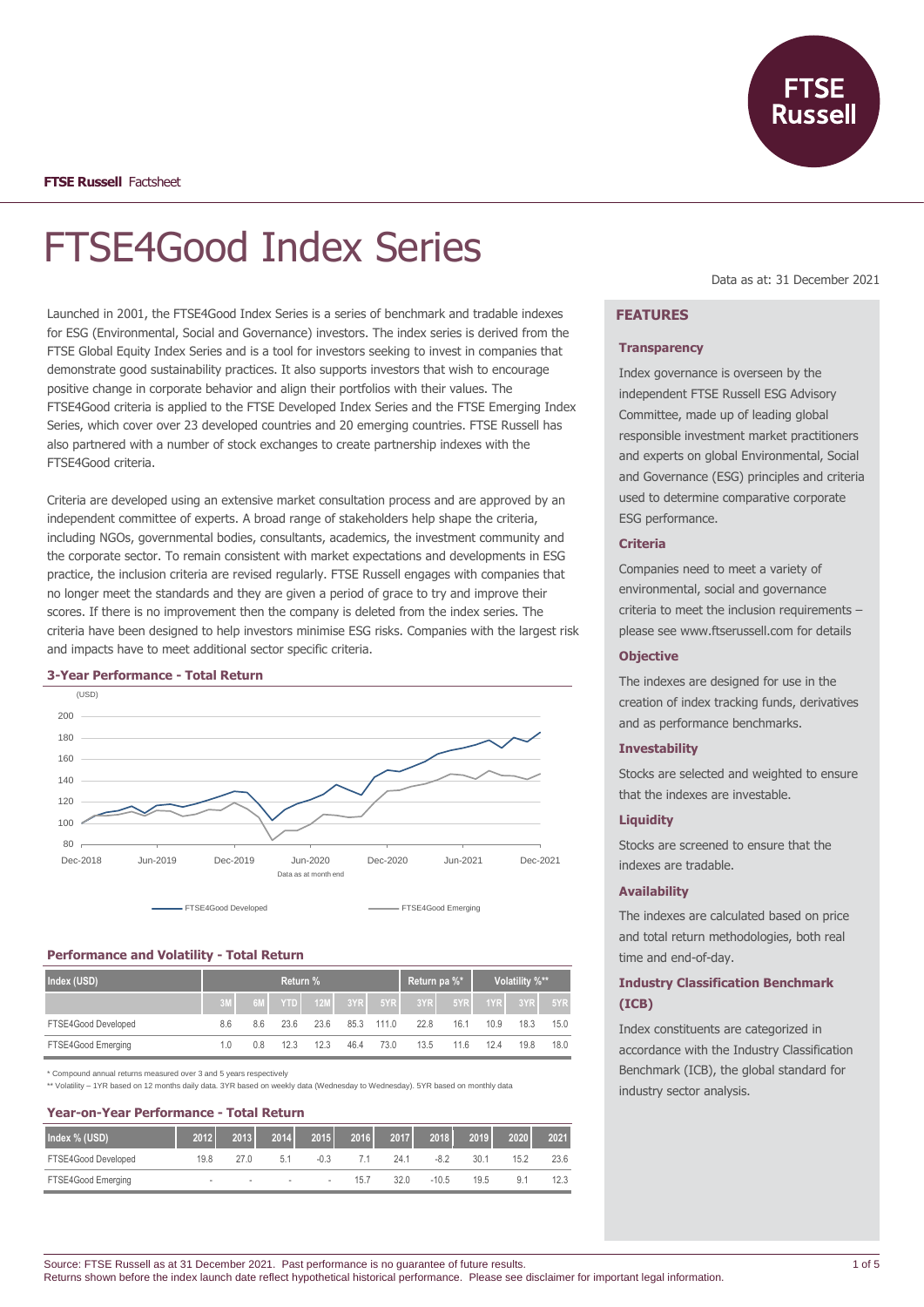#### **Return/Risk Ratio and Drawdown - Total Return**

| Index (USD)         | <b>Return/Risk Ratio</b> |     |     |             | Drawdown (%) |         |         |             |
|---------------------|--------------------------|-----|-----|-------------|--------------|---------|---------|-------------|
|                     | 1YR                      | 3YR | 5YR | <b>10YR</b> | 1YR          | 3YR     | 5YR     | <b>10YR</b> |
| FTSE4Good Developed | 2.1                      | 1.3 | 1.1 | 1.0         | $-5.4$       | $-33.9$ | $-33.9$ | $-33.9$     |
| FTSE4Good Emerging  | 1.0                      | 0.7 | 0.6 | $\sim$      | -6.5         | $-37.6$ | $-37.9$ |             |

Return/Risk Ratio – based on compound annual returns and volatility in Performance and Volatility table Drawdown - based on daily data

# **Top 10 Constituents - Developed**

| <b>Constituent</b> | Country     | <b>ICB Sector</b>                        | Net MCap (USDm) | Wgt % |
|--------------------|-------------|------------------------------------------|-----------------|-------|
| Apple Inc.         | <b>USA</b>  | Technology Hardware and Equipment        | 2,737,818       | 6.99  |
| Microsoft Corp     | <b>USA</b>  | Software and Computer Services           | 2,531,775       | 6.47  |
| Alphabet Class A   | <b>USA</b>  | Software and Computer Services           | 870.402         | 2.22  |
| Alphabet Class C   | <b>USA</b>  | Software and Computer Services           | 811,066         | 2.07  |
| Nvidia             | <b>USA</b>  | <b>Technology Hardware and Equipment</b> | 702,832         | 1.80  |
| Johnson & Johnson  | <b>USA</b>  | Pharmaceuticals and Biotechnology        | 450,220         | 1.15  |
| Home Depot         | <b>USA</b>  | Retailers                                | 440.817         | 1.13  |
| Procter & Gamble   | <b>USA</b>  | Personal Care Drug and Grocery Stores    | 393,226         | 1.00  |
| Nestle             | Switzerland | Food Producers                           | 384,699         | 0.98  |
| Visa               | <b>USA</b>  | <b>Industrial Support Services</b>       | 366.411         | 0.94  |
| <b>Totals</b>      |             |                                          | 9,689,263       | 24.75 |

# **Top 10 Constituents - Emerging**

| <b>Constituent</b>                 | <b>Country</b> | <b>ICB Sector</b>                 | Net MCap (USDm) | Wgt % |
|------------------------------------|----------------|-----------------------------------|-----------------|-------|
| Taiwan Semiconductor Manufacturing | Taiwan         | Technology Hardware and Equipment | 533.456         | 14.32 |
| Reliance Industries                | India          | Oil Gas and Coal                  | 104.315         | 2.80  |
| Infosys                            | India          | Software and Computer Services    | 90.136          | 2.42  |
| China Construction Bank (H)        | China          | <b>Banks</b>                      | 64.658          | 1.74  |
| MediaTek                           | Taiwan         | Technology Hardware and Equipment | 63.604          | 1.71  |
| Housing Development Finance        | India          | Finance and Credit Services       | 60.682          | 1.63  |
| <b>Tata Consultancy Services</b>   | India          | Software and Computer Services    | 51.880          | 1.39  |
| Hon Hai Precision Industry         | Taiwan         | Technology Hardware and Equipment | 44.831          | 1.20  |
| Ping An Insurance (H)              | China          | Life Insurance                    | 42,936          | 1.15  |
| Sberbank                           | Russia         | <b>Banks</b>                      | 40.112          | 1.08  |
| <b>Totals</b>                      |                |                                   | 1,096,610       | 29.43 |

# **INFORMATION**

# **Index Universe**

FTSE Developed and FTSE Emerging Indexes

#### **Index Launch**

1 November 2001

# **Base Date**

29 June 2001

**Base Value**

5000

**Investability Screen**

Actual free float applied and liquidity screened

#### **Index Calculation**

Real-time and end-of-day indexes available

**End-of-Day Distribution**

Via FTP and email

**Currency**

USD, GBP, EUR, JPY

**Review Dates**

Semi-annually in June and December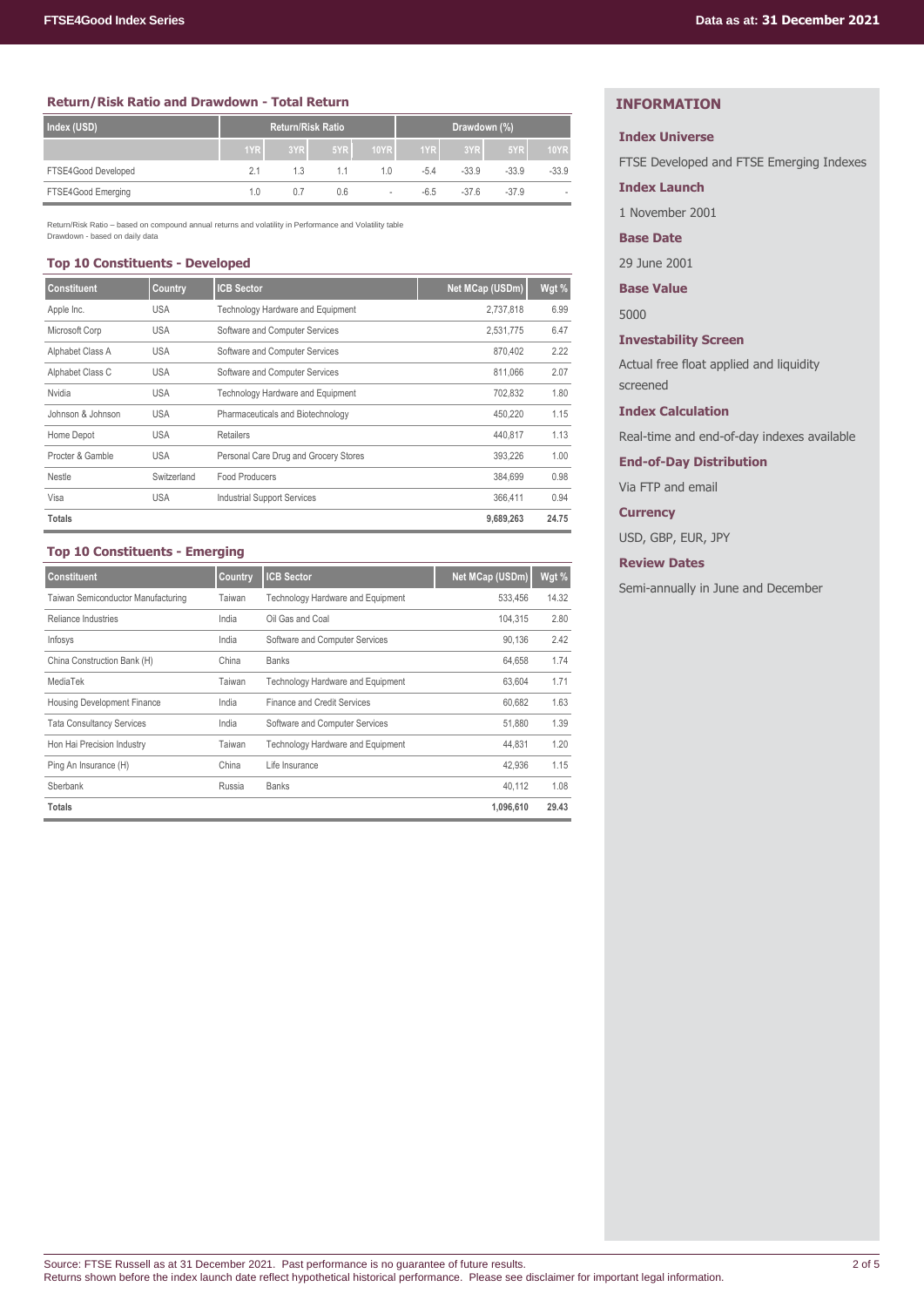## **Country Breakdown - Developed**

| countly bitantion. Beveloped |                |                 |        |
|------------------------------|----------------|-----------------|--------|
| Country                      | No. of Cons    | Net MCap (USDm) | Wgt %  |
| Australia                    | 71             | 1,112,829       | 2.84   |
| Austria                      | $\,6\,$        | 39,079          | 0.10   |
| Belgium                      | $\,8\,$        | 117,269         | 0.30   |
| Canada                       | 30             | 1,150,932       | 2.94   |
| Denmark                      | 13             | 377,097         | 0.96   |
| Finland                      | 11             | 175,252         | 0.45   |
| France                       | 65             | 1,751,906       | 4.47   |
| Germany                      | 44             | 1,118,234       | 2.86   |
| Hong Kong                    | 24             | 334,954         | 0.86   |
| Ireland                      | $\overline{2}$ | 21,723          | 0.06   |
| Israel                       | $\overline{7}$ | 57,310          | 0.15   |
| Italy                        | 24             | 348,481         | 0.89   |
| Japan                        | 204            | 2,933,720       | 7.49   |
| Korea                        | 37             | 241,916         | 0.62   |
| Netherlands                  | 22             | 698,152         | 1.78   |
| New Zealand                  | 6              | 28,167          | 0.07   |
| Norway                       | 13             | 115,729         | 0.30   |
| Poland                       | 6              | 32,130          | 0.08   |
| Portugal                     | $\overline{4}$ | 32,772          | 0.08   |
| Singapore                    | 16             | 124,709         | 0.32   |
| Spain                        | 23             | 408,331         | 1.04   |
| Sweden                       | 35             | 480,314         | 1.23   |
| Switzerland                  | 36             | 1,614,457       | 4.12   |
| UK                           | 97             | 2,286,372       | 5.84   |
| <b>USA</b>                   | 254            | 23,550,347      | 60.15  |
| <b>Totals</b>                | 1058           | 39,152,180      | 100.00 |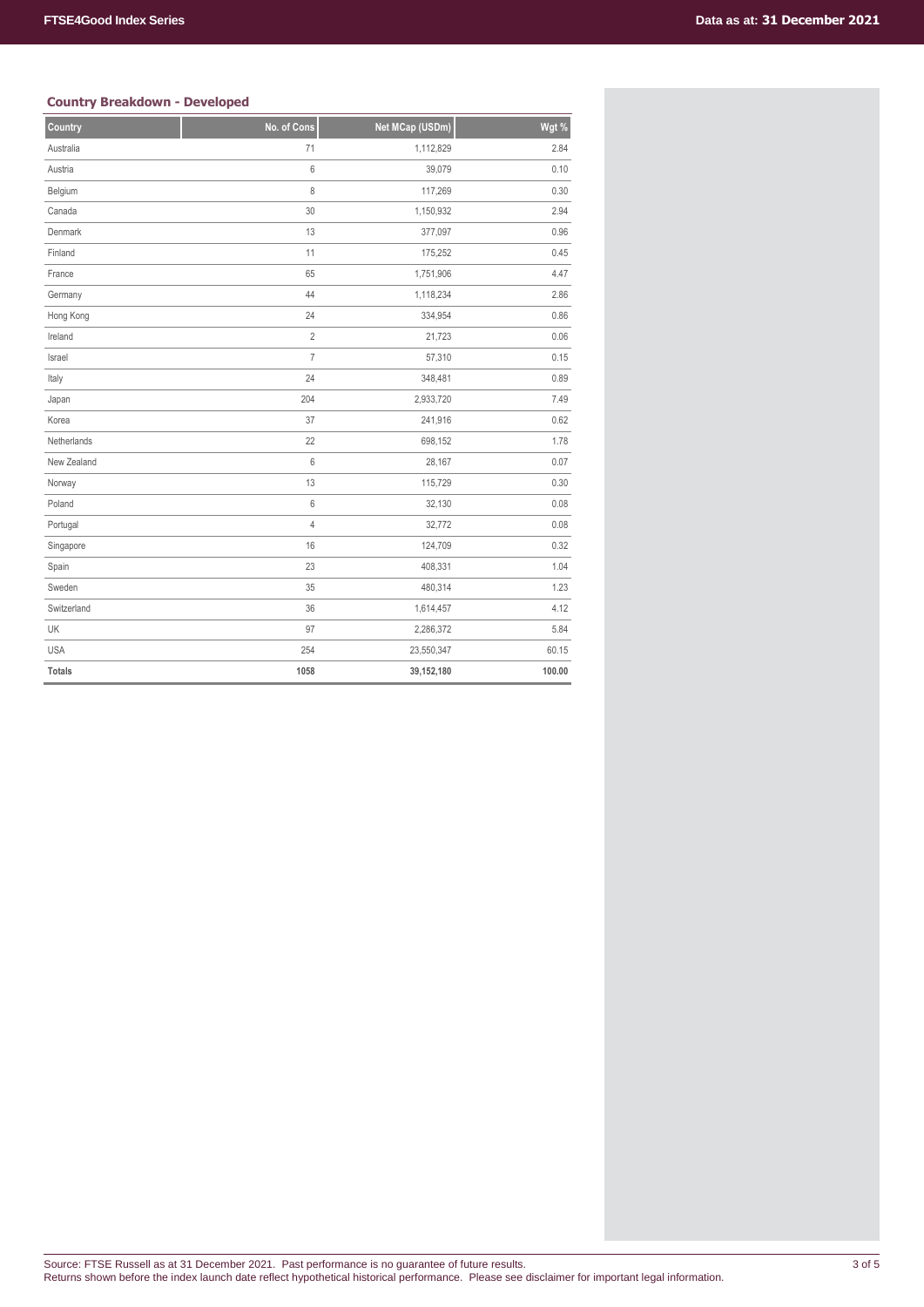## **Country Breakdown - Emerging**

| countly bitantion. Ennorging |                |                 |        |
|------------------------------|----------------|-----------------|--------|
| Country                      | No. of Cons    | Net MCap (USDm) | Wgt %  |
| Brazil                       | 64             | 203,506         | 5.46   |
| Chile                        | 17             | 32,642          | 0.88   |
| China                        | 58             | 373,044         | 10.01  |
| Colombia                     | $\overline{I}$ | 14,427          | 0.39   |
| Czech Rep.                   | $\overline{2}$ | 4,645           | 0.12   |
| Egypt                        | $\mathbf{1}$   | 5,680           | 0.15   |
| Greece                       | $\overline{7}$ | 15,359          | 0.41   |
| Hungary                      | 3              | 15,020          | 0.40   |
| India                        | 105            | 834,340         | 22.39  |
| Indonesia                    | 15             | 67,630          | 1.82   |
| Kuwait                       | 3              | 30,393          | 0.82   |
| Malaysia                     | 34             | 103,507         | 2.78   |
| Mexico                       | 14             | 132,256         | 3.55   |
| Pakistan                     | $\overline{2}$ | 680             | 0.02   |
| Philippines                  | 14             | 51,574          | 1.38   |
| Qatar                        | 3              | 26,710          | 0.72   |
| Russia                       | 24             | 143,276         | 3.85   |
| Saudi Arabia                 | $\overline{2}$ | 22,138          | 0.59   |
| South Africa                 | 49             | 249,517         | 6.70   |
| Taiwan                       | 86             | 1,182,050       | 31.72  |
| Thailand                     | 39             | 139,657         | 3.75   |
| Turkey                       | 18             | 17,632          | 0.47   |
| <b>UAE</b>                   | 5              | 60,252          | 1.62   |
| <b>Totals</b>                | 572            | 3,725,936       | 100.00 |

# **ICB Industry Breakdown**

|                 |                               | <b>FTSE4Good Developed</b> |                 |        | <b>FTSE4Good Emerging</b> |                 |        |
|-----------------|-------------------------------|----------------------------|-----------------|--------|---------------------------|-----------------|--------|
| <b>ICB Code</b> |                               | No. of<br>Cons             | Net MCap (USDm) | Wgt %  | No. of<br>Cons            | Net MCap (USDm) | Wgt %  |
| 10              | Technology                    | 94                         | 11,555,855      | 29.52  | 47                        | 1,099,477       | 29.51  |
| 15              | Telecommunications            | 43                         | 1,334,923       | 3.41   | 42                        | 211,208         | 5.67   |
| 20              | <b>Health Care</b>            | 73                         | 4,249,937       | 10.85  | 23                        | 117,535         | 3.15   |
| 30              | Financials                    | 206                        | 6,007,756       | 15.34  | 146                       | 1,014,156       | 27.22  |
| 35              | <b>Real Estate</b>            | 49                         | 620,821         | 1.59   | 16                        | 50,339          | 1.35   |
| 40              | <b>Consumer Discretionary</b> | 166                        | 4,260,737       | 10.88  | 60                        | 207,037         | 5.56   |
| 45              | <b>Consumer Staples</b>       | 83                         | 2,616,935       | 6.68   | 47                        | 171,656         | 4.61   |
| 50              | Industrials                   | 178                        | 5,167,303       | 13.20  | 63                        | 221,558         | 5.95   |
| 55              | <b>Basic Materials</b>        | 86                         | 1,617,424       | 4.13   | 55                        | 287,608         | 7.72   |
| 60              | Energy                        | 38                         | 991,857         | 2.53   | 31                        | 237,458         | 6.37   |
| 65              | <b>Utilities</b>              | 42                         | 728,634         | 1.86   | 42                        | 107,905         | 2.90   |
| <b>Totals</b>   |                               | 1058                       | 39,152,180      | 100.00 | 572                       | 3,725,936       | 100.00 |